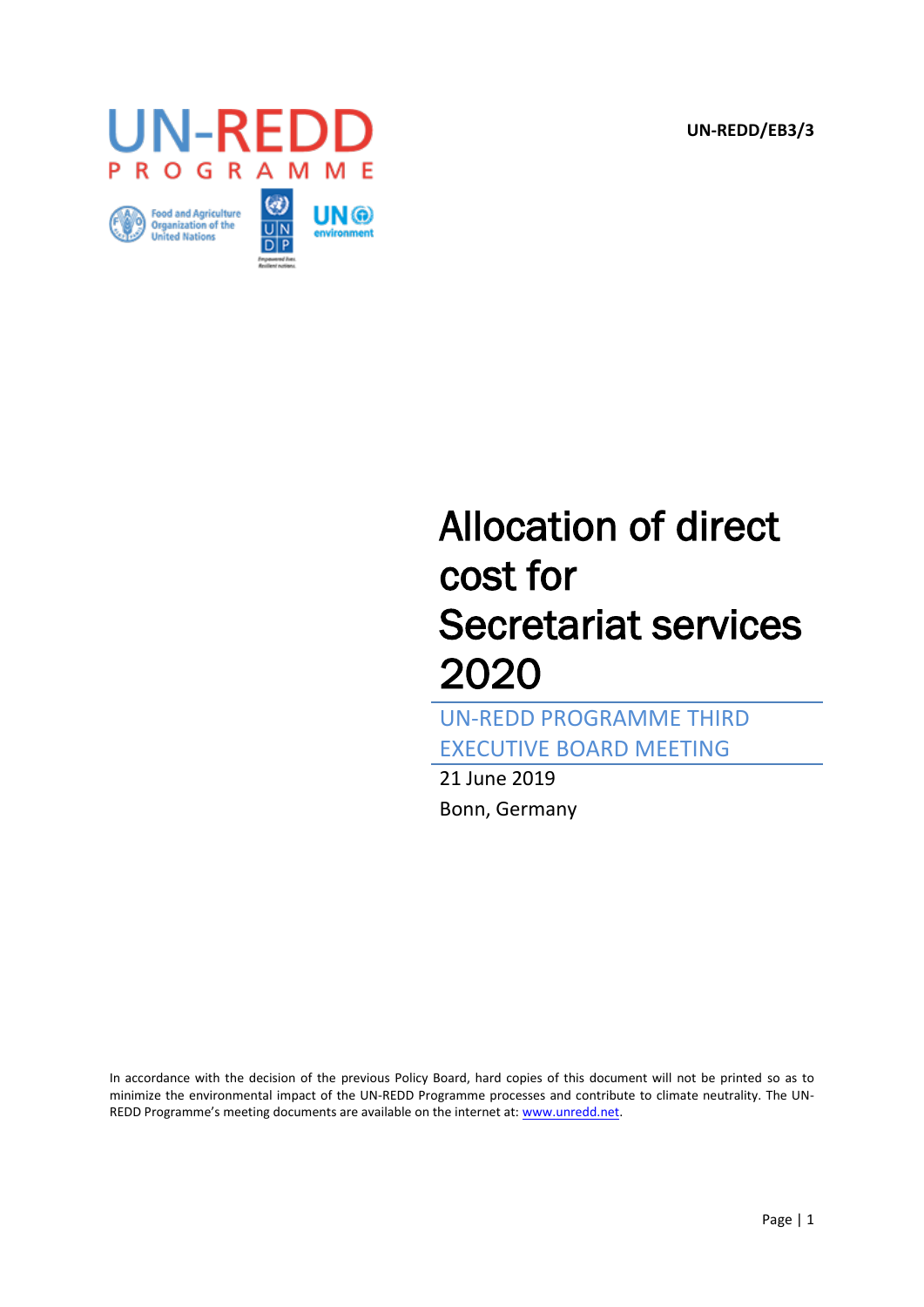| UN-REDD Programme Fund: \$1,195,302 (Budget for 2020) |  |
|-------------------------------------------------------|--|
| Other source:                                         |  |
| <b>Allocation to date:</b>                            |  |
| <b>Additional Allocation:</b>                         |  |
|                                                       |  |
| Total Direct Cost 2020: \$1,195,302                   |  |
| <b>Duration: January - December 2020</b>              |  |
|                                                       |  |
| <b>Total duration (in months): 12 months</b>          |  |

## **UN-REDD Programme Secretariat**

In 2020, the Secretariat will perform its functions as described in its terms of reference. Overall, the Secretariat supports the UN-REDD governing bodies and the overall operations, strategic priorities, leads on resource mobilization; and organizes the programming and appraisal processes. The Secretariat acts as the central point of contact for UN-REDD and liaises with other REDD+ relevant initiatives and partnerships. The following are the five main functions to be performed in 2020, as in the TOR:

- 1. Support the UN-REDD governing bodies
- 2. Manage external relations
- 3. Carry out resource mobilisation for the corpus of the UN-REDD Programme
- 4. Manage monitoring, reporting and evaluation
- 5. Coordinate programming

### **The 2020 Budget**

The budget for 2020 covers the period January – December 2020, the budget is comprised of cost for three and a half staff positions, minimal consultancy, travel, hosting of Executive Board meetings and general operational cost. The under listed are the proposed personnel that will work in the Secretariat in 2020:

- 1) Head of Secretariat Overall coordination/oversight
- 2) Programme Officer Programme Support
- 3) Finance Officer Finance & Operational Support
- 4) Programme Associate (50%) Programme & Events
- 5) Consultancy support

### **Table 1 – Budget in USD**

| <b>Budget Description</b>                        | <b>FAO</b> | <b>UNDP</b> | <b>UNEP</b> | Total   |
|--------------------------------------------------|------------|-------------|-------------|---------|
|                                                  |            |             |             |         |
| Personnel & Staff cost                           |            | 283,792     | 666.491     | 950,283 |
| Executive Board costs (costs for two meeting and |            |             |             |         |
| related constituencies consultations)            | 116,822    |             |             | 116,822 |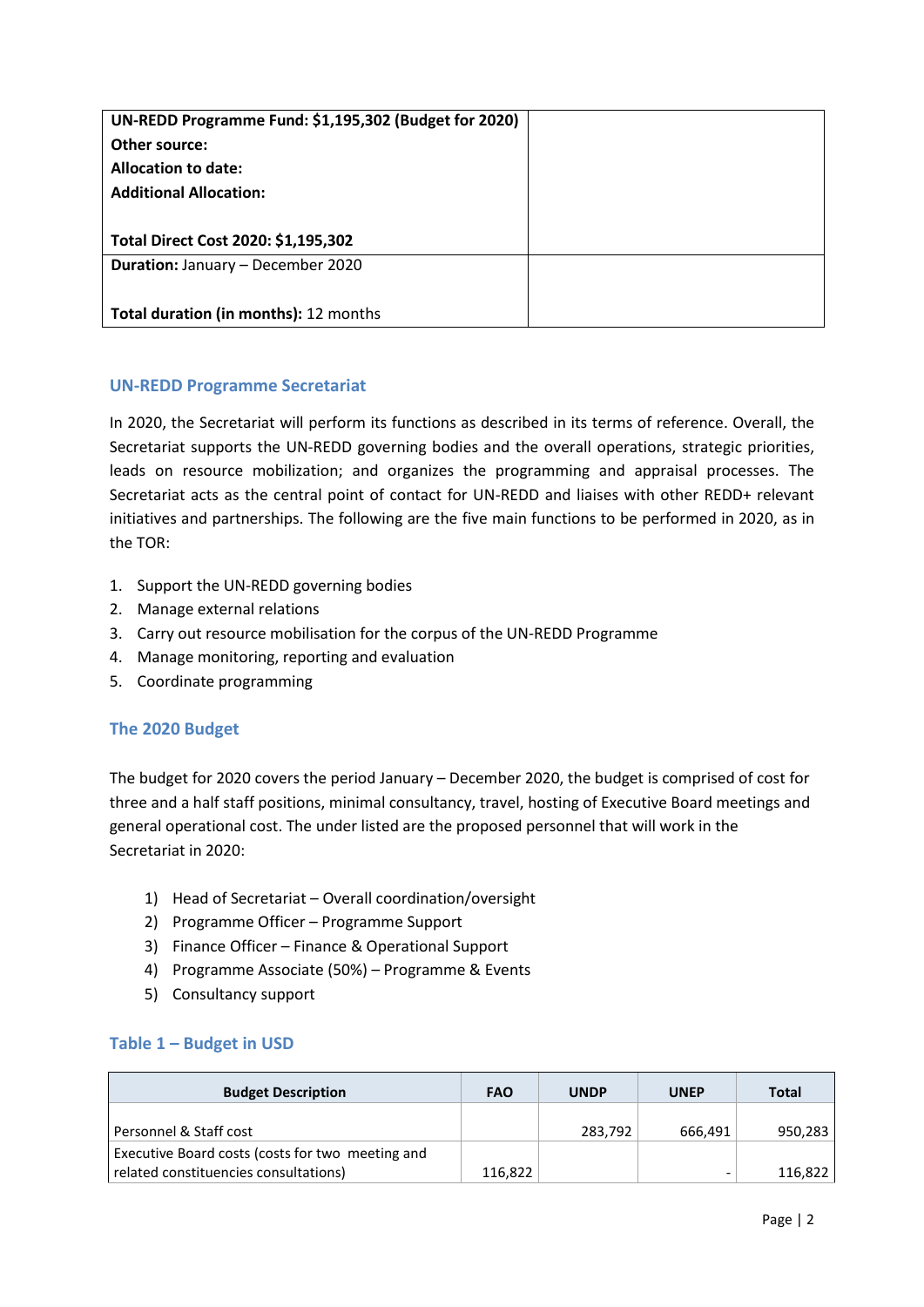| Travel                                         |         |         | 15,000  | 15,000     |
|------------------------------------------------|---------|---------|---------|------------|
|                                                |         |         |         |            |
| Contractual services (ICT maintenance)         |         | 15,000  |         | 15,000     |
| General operating & other direct costs (Rent & |         |         |         |            |
| utilities)                                     |         |         | 20,000  | 20,000     |
|                                                |         |         |         |            |
| <b>Total Secretariat services</b>              | 116,822 | 298,792 | 701,491 | 1,117,105  |
|                                                |         |         |         |            |
| Indirect support costs 7%                      | 8,178   | 20'915  | 49'104  | 78,197     |
|                                                |         |         |         |            |
| <b>Grand total</b>                             | 125,000 | 319'707 | 750'595 | 1,195,302* |

Approximately 6.9% of 2020 estimated capitalization (see table 2)

## **Table 2 - Estimation of 2020 capitalization (in USD)**

| 2020 estimated capitalization                 | <b>Amount</b> |  |  |  |
|-----------------------------------------------|---------------|--|--|--|
| National Programmes potential disbursement    | 6,723,974     |  |  |  |
| Technical Assistance for REDD+ implementation | 9,391,816     |  |  |  |
| TA for ongoing commitments                    | 1,131,306     |  |  |  |
| <b>Total</b>                                  | 17,247,096    |  |  |  |

## **Table 3 - 2020 Work plan in USD**

| <b>Deliverable</b>                                            | <b>Indicative Activities</b>                                              | Q <sub>1</sub> | Q <sub>2</sub> | Q3 | Q4 | <b>UNDG Budget</b>                          | <b>Resource Allocation in USD</b> |             |             |              |
|---------------------------------------------------------------|---------------------------------------------------------------------------|----------------|----------------|----|----|---------------------------------------------|-----------------------------------|-------------|-------------|--------------|
|                                                               |                                                                           |                |                |    |    | <b>Categories</b>                           | <b>FAO</b>                        | <b>UNDP</b> | <b>UNEP</b> | <b>Total</b> |
| Secretariat<br>Services to the<br><b>UN-REDD</b><br>Programme | 1.1 Support to governing bodies<br>and overall operations of the<br>Fund  |                |                |    |    | Staff and other personnel<br>costs          | 21,215                            | 283,792     | 666,491     | 971,498      |
|                                                               | 1.2 Manage and coordinate<br>external and partnerships                    |                |                |    |    | Travel (including EB)                       | 89,532                            |             | 15,000      | 104,532      |
|                                                               | 1.3 Carry out resource<br>mobilization for the corpus of the<br>Programme |                |                |    |    | Contractual services                        | 4,206                             | 15,000      |             | 19'206       |
|                                                               | 1.4 Manage monitoring, reporting<br>and evaluation                        |                |                |    |    | General Operating and<br>other Direct Costs | 1,869                             |             | 20,000      | 21,869       |
|                                                               | 1.5 Coordinate the programming<br>activities                              |                |                |    |    | Total cost                                  | 116,822                           | 298,792     | 701,491     | 1,117,105    |
|                                                               |                                                                           |                |                |    |    | indirect support costs<br>(7%)              | 8,178                             | 20,915      | 49,104      | 78,197       |
|                                                               |                                                                           |                |                |    |    | <b>Grand total</b>                          | 125,000                           | 319,707     | 750,595     | 1,195,302    |